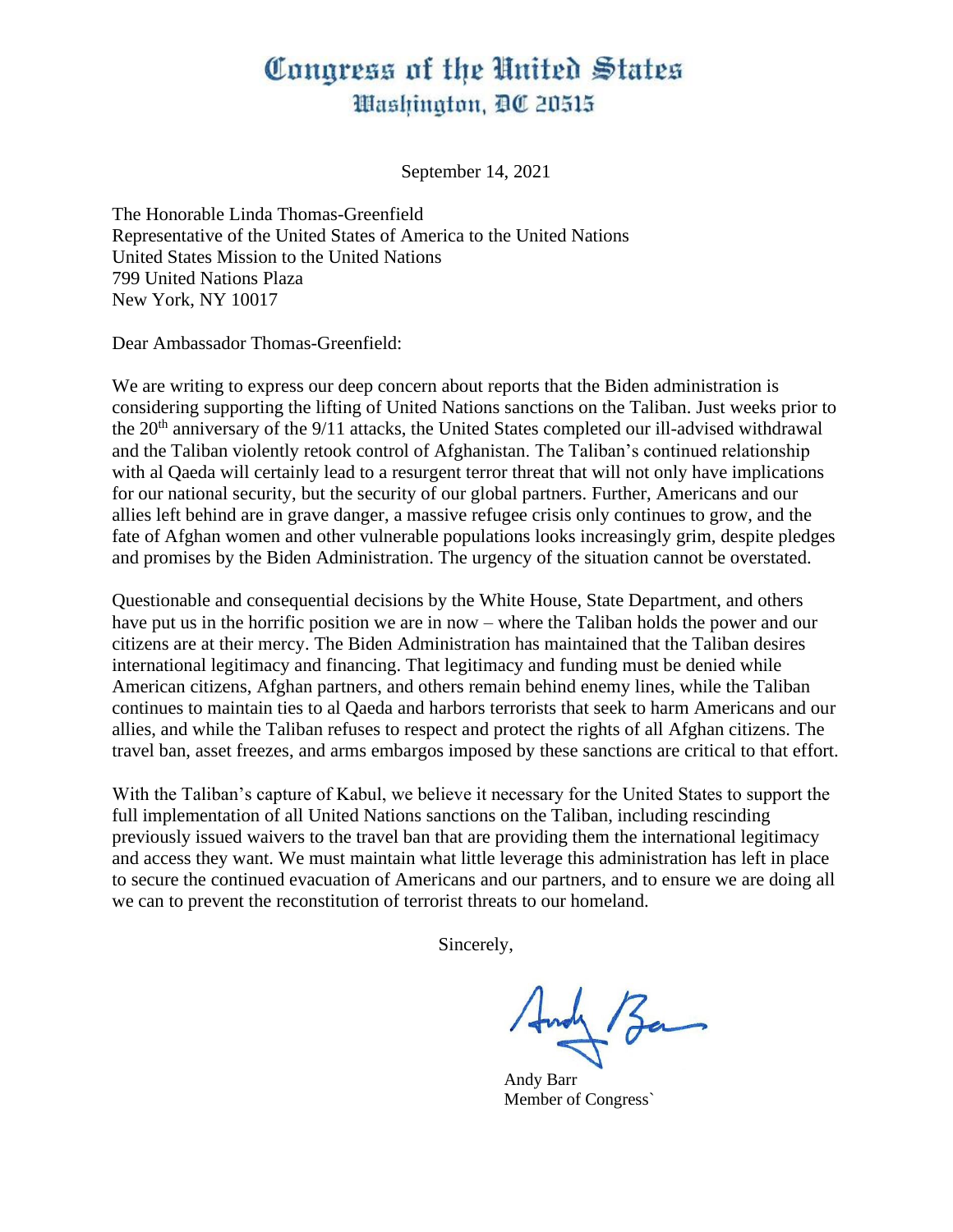$16-$ 

Young Kim Member of Congress

Ted Budd Member of Congress

Brian For

Brian Fitzpatrick Member of Congress

Glenn 'GT' Thompson Member of Congress

Dan Meuser Member of Congress

Sill Johnson

Bill Johnson Member of Congress

old Normen

Ralph Norman Member of Congress

Elisin) Stepant

Elise Stefanik Member of Congress

annuite

Anthony Gonzalez Member of Congress

MarlE Crum

Mark E. Green, M.D. Member of Congress